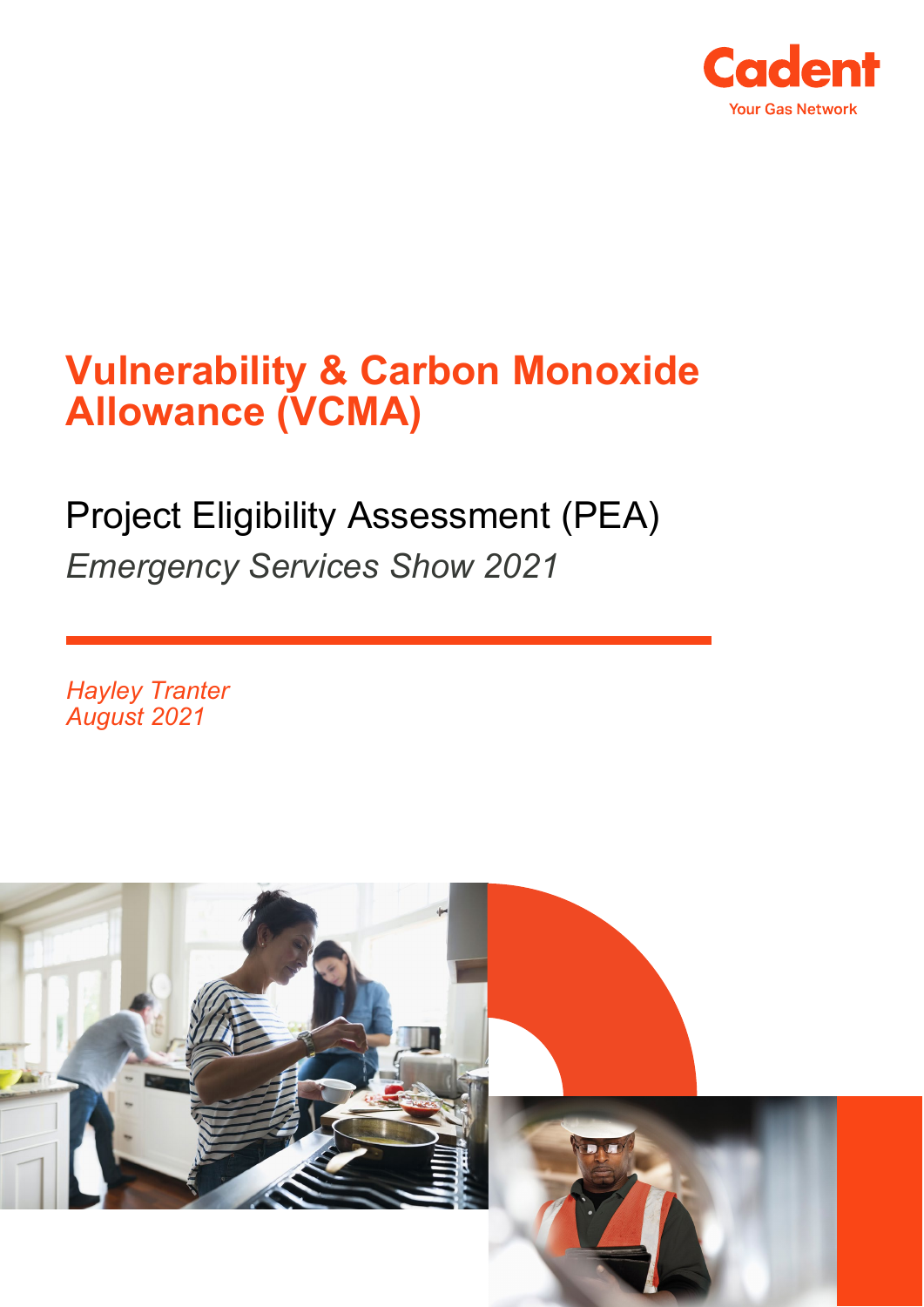

#### **Gas Network Vulnerability & Carbon Monoxide Allowance (VCMA) Governance Document - Project Eligibility Criteria**

### **Section 1 - Eligibility criteria for company specific projects (excluding boiler repair & replacement)**

In order to qualify as a VCMA project, a project must:

|                                                                                              | <b>VCMA Eligibility Criteria</b>                                                                                                                                                                             | <b>Criteria Satisfied (Yes/No)</b> |  |  |
|----------------------------------------------------------------------------------------------|--------------------------------------------------------------------------------------------------------------------------------------------------------------------------------------------------------------|------------------------------------|--|--|
|                                                                                              | a) Have a positive Social Return on Investment (SROI),<br>including the potential to have a Net Benefit to the customers<br>on the funding GDN's network(s);                                                 | <b>Yes</b>                         |  |  |
|                                                                                              | b) Either:<br>Provide a direct Net Benefit to consumers in<br>i.<br>vulnerable situations, or<br>Provide awareness on the dangers of CO, or<br>ii.<br>Reduce the risk of health issues caused by CO;<br>iii. | <b>Yes</b>                         |  |  |
|                                                                                              | c) Have defined outputs and deliverables;                                                                                                                                                                    | <b>Yes</b>                         |  |  |
|                                                                                              | d) Have defined outcomes, where considered appropriate by the<br>GDN;                                                                                                                                        | <b>Yes</b>                         |  |  |
|                                                                                              | e) Relate to energy, or CO safety;                                                                                                                                                                           | <b>Yes</b>                         |  |  |
| f                                                                                            | Go beyond activities that are funded through another price<br>control mechanism or required through licence obligations;<br>and                                                                              | <b>Yes</b>                         |  |  |
|                                                                                              | g) Not be delivered through other external funding sources<br>directly accessed by a GDN, including through other<br>government (national, devolved or local) funding.                                       | $\overline{No}$                    |  |  |
| Section 2 - Eligibility criteria for company specific boiler repair and replacement projects |                                                                                                                                                                                                              |                                    |  |  |
| Condemned boiler repairs or replacements are eligible as VCMA projects where:                |                                                                                                                                                                                                              |                                    |  |  |
|                                                                                              | a) A GDN has to isolate and condemn an unsafe boiler following<br>a supply interruption or as part of its emergency service role;                                                                            | <b>NA</b>                          |  |  |
|                                                                                              | b) The household cannot afford to repair or replace the boiler,<br>and:                                                                                                                                      | <b>NA</b>                          |  |  |
| C)                                                                                           | Sufficient funding is not available from other sources<br>(including national, devolved or local government funding) to<br>fund the boiler repair or replacement.                                            | <b>NA</b>                          |  |  |

| Section 3 - Eligibility criteria for collaborative VCMA projects                                                     |           |  |  |
|----------------------------------------------------------------------------------------------------------------------|-----------|--|--|
| In order to qualify as a collaborative VCMA project, a project must:                                                 |           |  |  |
| Meet the above company specific and boiler repair and<br>replace (if applicable) project eligibility criteria;<br>a) | <b>NA</b> |  |  |
| Have the potential to have a direct Net Benefit to customers<br>b)<br>on the participating networks; and             | <b>NA</b> |  |  |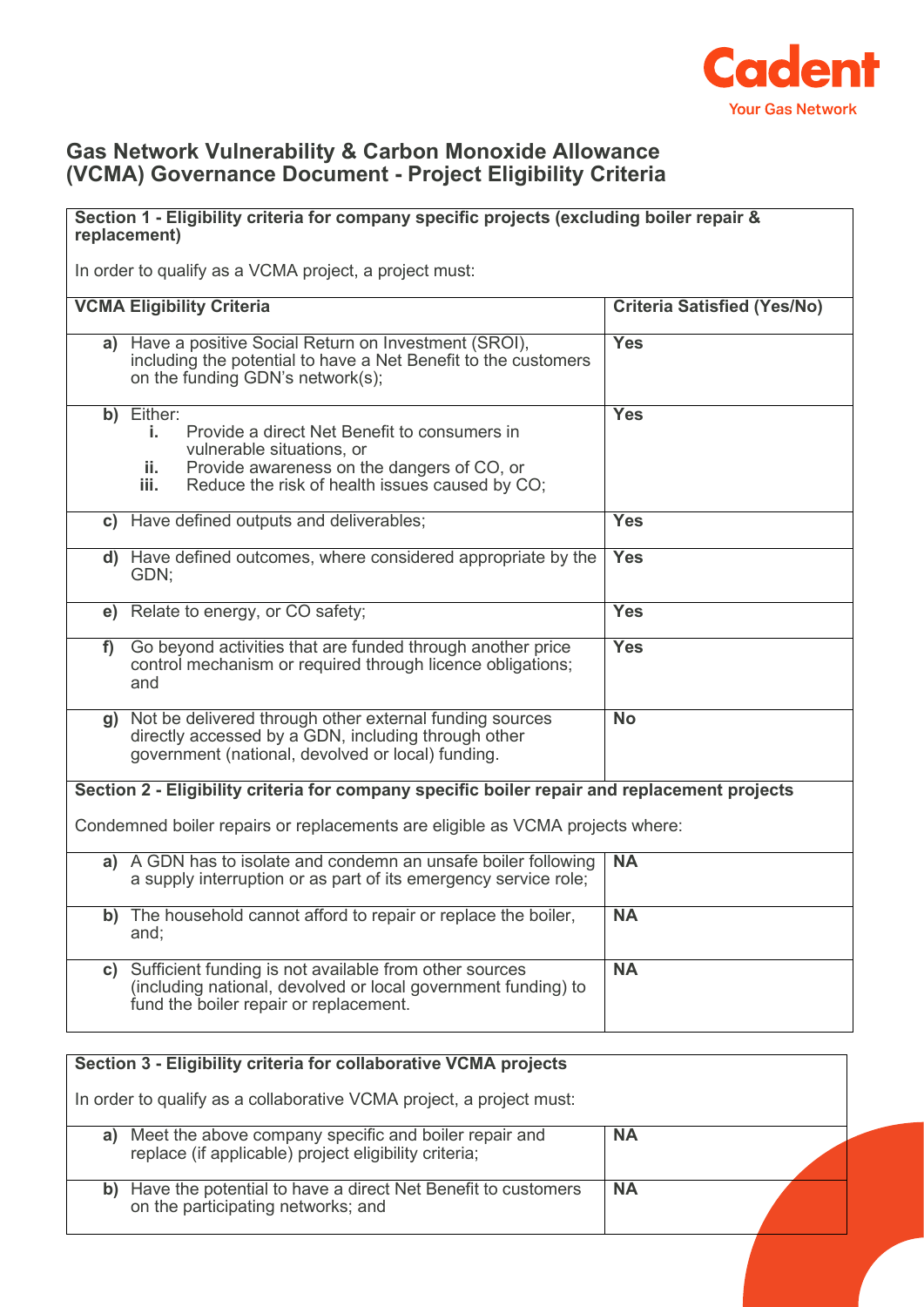

 $\mathbf{r}$ 

### **Gas Network Vulnerability and Carbon Monoxide Allowance (VCMA) Governance Document - Project Registration Table 2**

| <b>Information Required</b>                                              | <b>Description</b>                                                                                                                                                                                                                                                                                                                                                                                                                                                                                                                                                                                                                                  |  |
|--------------------------------------------------------------------------|-----------------------------------------------------------------------------------------------------------------------------------------------------------------------------------------------------------------------------------------------------------------------------------------------------------------------------------------------------------------------------------------------------------------------------------------------------------------------------------------------------------------------------------------------------------------------------------------------------------------------------------------------------|--|
| <b>Project Title</b>                                                     | <b>Emergency Services Show 2021</b>                                                                                                                                                                                                                                                                                                                                                                                                                                                                                                                                                                                                                 |  |
| <b>Funding GDN(s)</b>                                                    | Cadent                                                                                                                                                                                                                                                                                                                                                                                                                                                                                                                                                                                                                                              |  |
| <b>Role of GDN(s)</b><br><b>*For Collaborative VCMA Projects</b><br>only | Not applicable                                                                                                                                                                                                                                                                                                                                                                                                                                                                                                                                                                                                                                      |  |
| <b>Date of PEA Submission</b>                                            | August 2021                                                                                                                                                                                                                                                                                                                                                                                                                                                                                                                                                                                                                                         |  |
| <b>VCMA Project Contact Name, email</b><br>and Number                    | <b>Hayley Tranter</b><br>Hayley.tranter@cadentgas.com                                                                                                                                                                                                                                                                                                                                                                                                                                                                                                                                                                                               |  |
| <b>Total Cost (£k)</b>                                                   | £26,500                                                                                                                                                                                                                                                                                                                                                                                                                                                                                                                                                                                                                                             |  |
| <b>Total VCMA Funding Required (£k)</b>                                  | £26,500                                                                                                                                                                                                                                                                                                                                                                                                                                                                                                                                                                                                                                             |  |
| Problem(s)                                                               | Cadent offer a range of safeguarding services and run<br>numerous projects to support customers living in<br>vulnerable situations. Many of these could benefit other<br>organisations, who like Cadent are interacting with 100s<br>of vulnerable people every single day.<br>The challenge is raising awareness of Cadent's services<br>so that others can help to extend the reach that they can<br>have. Others such as organisations working in the<br>emergency service sector, such as paramedics, fire and<br>rescue services and those providing the 111-telephone<br>service.                                                             |  |
| <b>Scope and Objectives</b>                                              | <b>Scope</b><br>We will invest in a stand at the national emergency<br>services show, at the NEC in Birmingham. The stand will<br>be well positioned and manned by trained Cadent staff<br>who will actively engage with key individuals from across<br>the emergency service sector.<br>This awareness will allow services, such as fire and<br>rescue, police, and ambulance, to utilise the support that<br>Cadent provide, whilst also broadening the businesses<br>knowledge regarding the challenges faced by our<br>vulnerable customers. This will help to develop future<br>projects and identify potential partners.<br><b>Objectives</b> |  |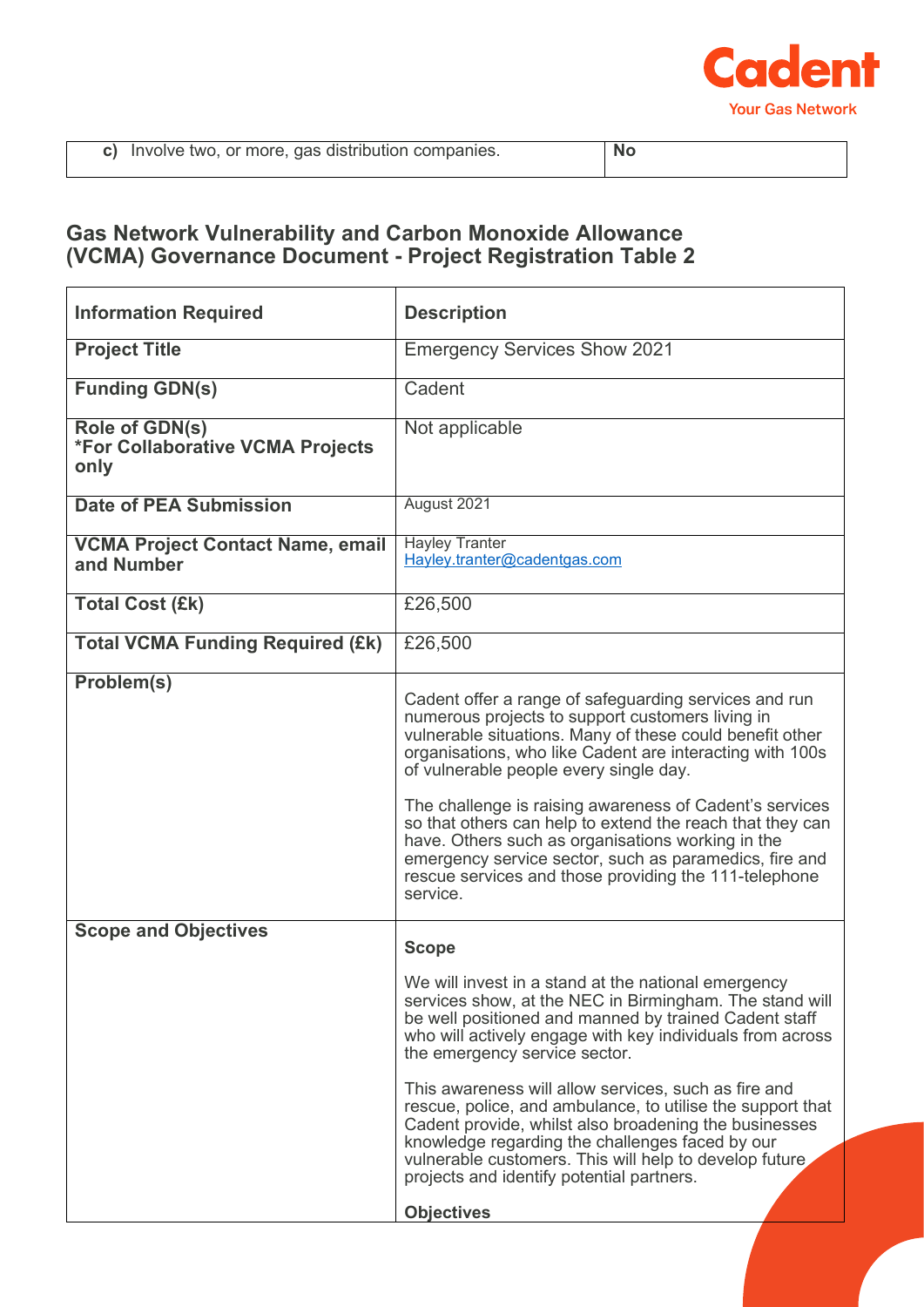

|                                                                    | Showcase the services that are available to<br>Cadent customers allowing the emergency and<br>supporting units to utilise the services and spread<br>awareness amongst vulnerable customers.<br>Network within the industry to establish key<br>contacts and potential future partners.<br>Identify and discuss future potential projects with                                                                                                                                                                                                                                                                                                                                                                                                                                                                                                                                                                                                                                                                                                                                                                                                        |  |
|--------------------------------------------------------------------|-------------------------------------------------------------------------------------------------------------------------------------------------------------------------------------------------------------------------------------------------------------------------------------------------------------------------------------------------------------------------------------------------------------------------------------------------------------------------------------------------------------------------------------------------------------------------------------------------------------------------------------------------------------------------------------------------------------------------------------------------------------------------------------------------------------------------------------------------------------------------------------------------------------------------------------------------------------------------------------------------------------------------------------------------------------------------------------------------------------------------------------------------------|--|
| <b>Why the Project is Being Funded</b>                             | key stakeholders.<br>Cadent believe that this project meets all the required                                                                                                                                                                                                                                                                                                                                                                                                                                                                                                                                                                                                                                                                                                                                                                                                                                                                                                                                                                                                                                                                          |  |
| <b>Through the VCMA</b>                                            | VCMA eligibility criteria.                                                                                                                                                                                                                                                                                                                                                                                                                                                                                                                                                                                                                                                                                                                                                                                                                                                                                                                                                                                                                                                                                                                            |  |
|                                                                    | A. The project will provide support to customers<br>living in vulnerable situations by raising<br>awareness of the services that are offered to<br>customers by Cadent.                                                                                                                                                                                                                                                                                                                                                                                                                                                                                                                                                                                                                                                                                                                                                                                                                                                                                                                                                                               |  |
|                                                                    | B. The project has defined outcomes and the<br>associated actions to achieve them. Please see<br>the relevant section for more information.                                                                                                                                                                                                                                                                                                                                                                                                                                                                                                                                                                                                                                                                                                                                                                                                                                                                                                                                                                                                           |  |
|                                                                    | C. The project goes beyond the activities funded<br>through other price control mechanisms or<br>required by licence obligations. By attending the<br>Emergency services show Cadent can raise<br>awareness of the services that are offered to our<br>customers and network to identify potential<br>projects and partners.                                                                                                                                                                                                                                                                                                                                                                                                                                                                                                                                                                                                                                                                                                                                                                                                                          |  |
| <b>Evidence of Stakeholder/Customer</b><br><b>Support</b>          | Cadent has conducted extensive stakeholder and<br>customer engagement as part of its business planning<br>process and continues to engage with its customer<br>forum and critical friends panel. The topic of joining up<br>support services from a range of providers, such as<br>those providing other emergency services has been a<br>hot debate with our critical friends panel, with experts<br>from the CAB and NEA noting this as a significant<br>problem across the industry. This initiative responds<br>directly to this feedback.<br>In addition, through our engagement with Rural England,<br>they expressed the need for linking utility companies with<br>local government and how this would be beneficial. This<br>was supported by Cambridge County Council who are<br>keen for us to demonstrate how we are working with<br>other industries to maximise reach and funding<br>This project will allow Cadent to identify potential<br>partners and projects within other industries, especially<br>amongst the emergency services ensuring that our<br>projects are inclusive of the different needs of vulnerable<br>customers. |  |
| <b>Outcomes, Associated Actions and</b><br><b>Success Criteria</b> | <b>Outcomes</b>                                                                                                                                                                                                                                                                                                                                                                                                                                                                                                                                                                                                                                                                                                                                                                                                                                                                                                                                                                                                                                                                                                                                       |  |
|                                                                    | Showcase the services that Cadent offer and the<br>Projects that are run to support our customers.<br>Network with emergency and support units<br>throughout the country.                                                                                                                                                                                                                                                                                                                                                                                                                                                                                                                                                                                                                                                                                                                                                                                                                                                                                                                                                                             |  |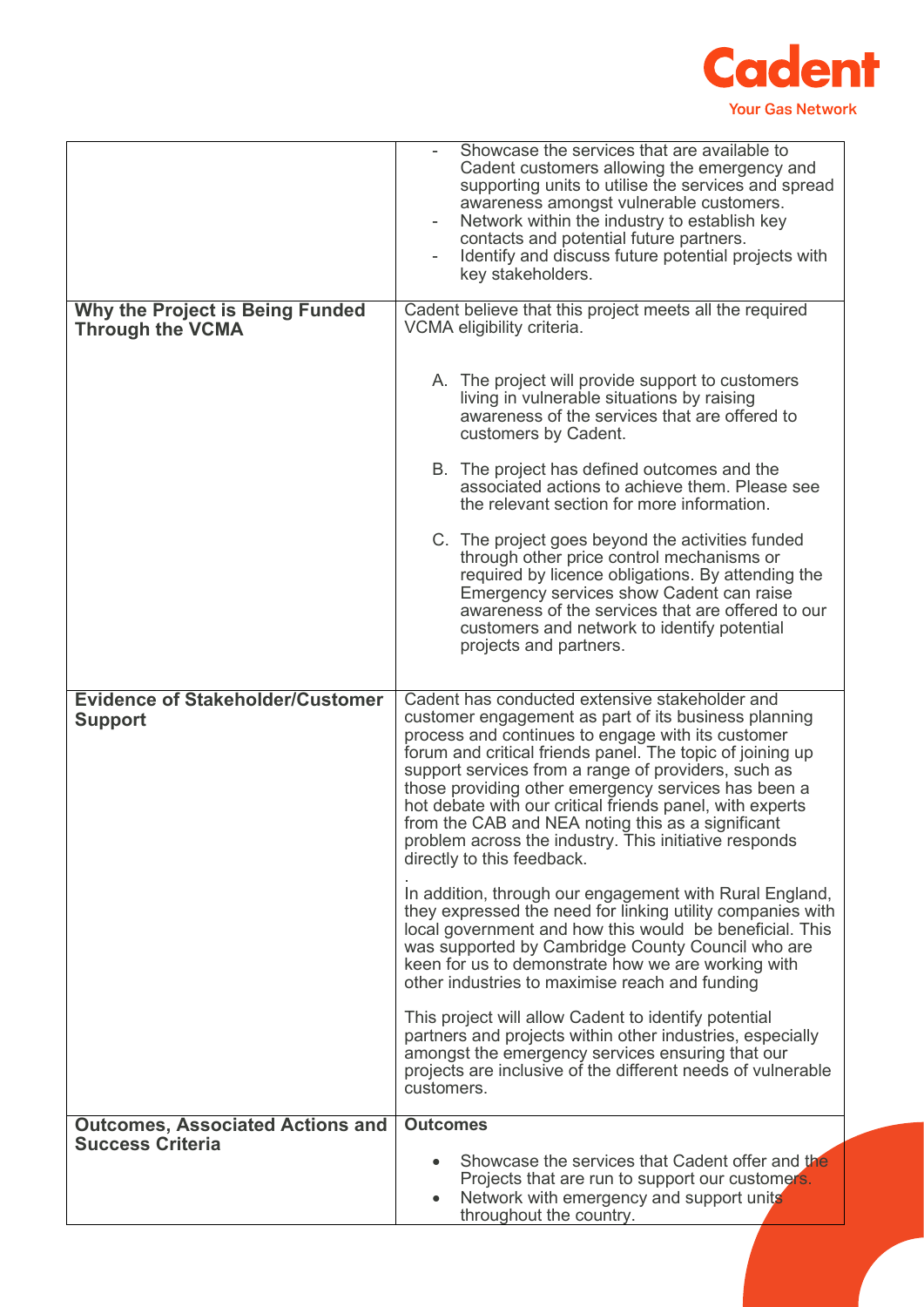

|                                                              | Education of the challenges and problems that<br>$\bullet$<br>our customers face, that have been identified by<br>the emergency and support units.                                                                                                                                                                                                                                                                                                                                                                                                                                                                 |  |
|--------------------------------------------------------------|--------------------------------------------------------------------------------------------------------------------------------------------------------------------------------------------------------------------------------------------------------------------------------------------------------------------------------------------------------------------------------------------------------------------------------------------------------------------------------------------------------------------------------------------------------------------------------------------------------------------|--|
|                                                              | <b>Associated Actions</b>                                                                                                                                                                                                                                                                                                                                                                                                                                                                                                                                                                                          |  |
|                                                              | • Fund and create a stall for the emergency<br>services show at the NEC.<br>Provide informed staff to interact with the<br>attendees and exhibitors, providing information<br>and networking opportunities.<br>Provide materials and information packs to those<br>who visit the stall.                                                                                                                                                                                                                                                                                                                            |  |
|                                                              | <b>Success criteria</b>                                                                                                                                                                                                                                                                                                                                                                                                                                                                                                                                                                                            |  |
|                                                              | Increased understanding and awareness of<br>$\bullet$<br>Cadent's services and support amongst multiple<br>emergency and support units throughout the<br>network.<br>Identification of potential partners for future<br>$\bullet$<br>Cadent Projects.<br>Increased awareness of customers challenges<br>$\bullet$<br>and recognition of potential future projects to help<br>support vulnerable customers.                                                                                                                                                                                                         |  |
| <b>Project Partners and Third Parties</b><br><b>Involved</b> | None                                                                                                                                                                                                                                                                                                                                                                                                                                                                                                                                                                                                               |  |
| <b>Potential for New Learning</b>                            | The project will provide key learning for Cadent. It will<br>gauge the effectiveness of using shows and exhibitions<br>to spread Cadent messaging of services that are<br>available.<br>The project will also allow Cadent to identify gaps in our<br>customer strategy where projects can focus and                                                                                                                                                                                                                                                                                                               |  |
|                                                              | potential partners that can be utilised.                                                                                                                                                                                                                                                                                                                                                                                                                                                                                                                                                                           |  |
| <b>Scale of VCMA Project and SROI</b><br><b>Calculations</b> | The purpose of the project is to network within the<br>emergency services industry, identifying potential<br>partners and customer challenges.                                                                                                                                                                                                                                                                                                                                                                                                                                                                     |  |
|                                                              | This will allow Cadent to utilise the VCMA funding<br>ensuring that maximum benefit is extracted for our<br>customers through targeted projects with the suitable<br>partners.                                                                                                                                                                                                                                                                                                                                                                                                                                     |  |
|                                                              | Due to the nature of the project, it is not possible to<br>quantify the SROI. However, we can quantify the value<br>of each individual receiving CO safety advice. In order<br>for the project to demonstrate a positive SROI, it would<br>require an additional 10,000 people to receive CO<br>advice. Given that the current 111 telephone service do<br>not have a script to help customers identify the potential<br>signs of CO poisoning or what to do should that happen,<br>by making this intervention through the opportunity that<br>the show presents, will likely achieve the positive SROI<br>alone. |  |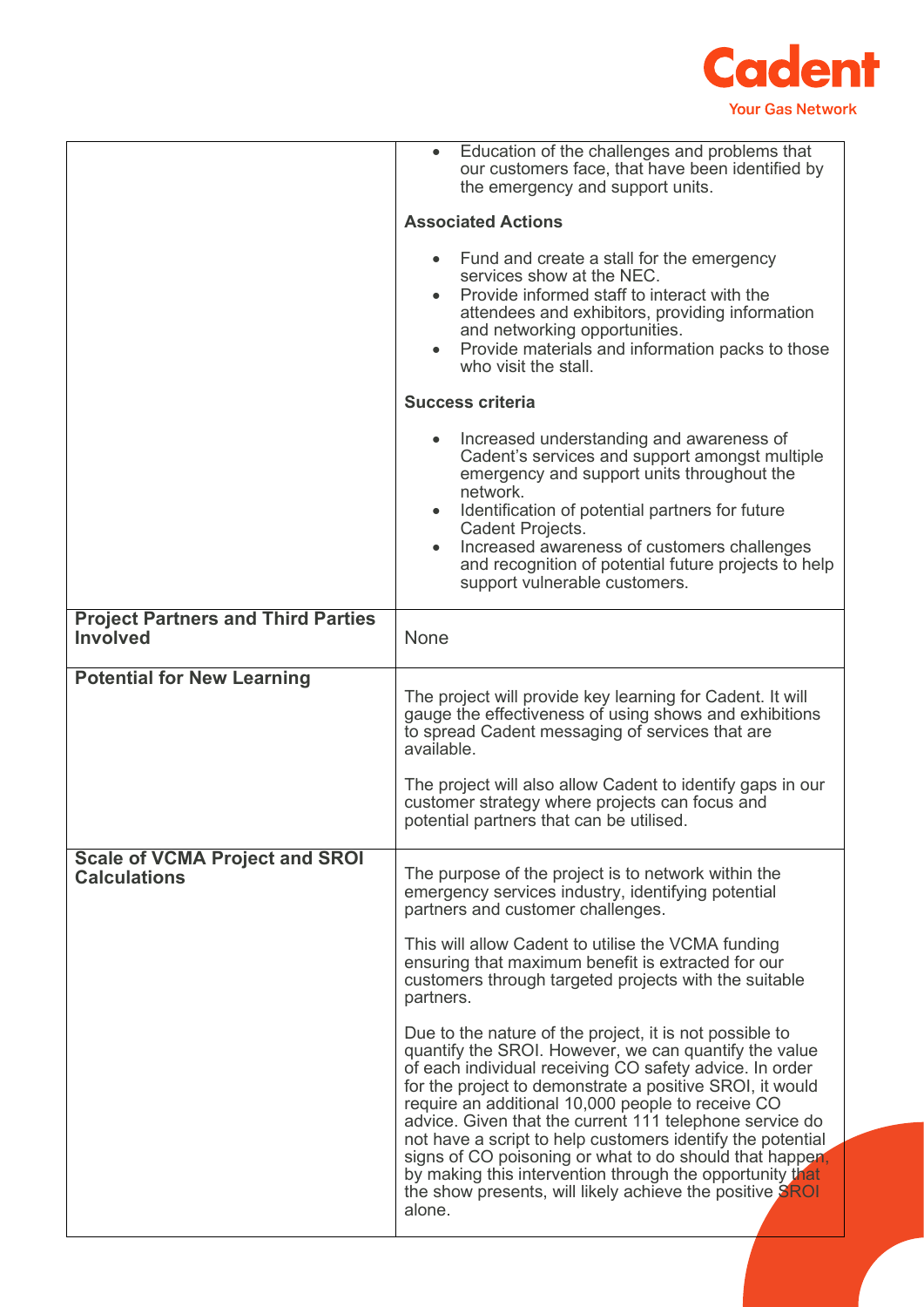

L,

|                                                                            | In considering that amongst those 9,1689 attendees,<br>57% attend with the intention to network with the<br>industry, the opportunity to spread news of the various<br>initiatives that Cadent provides is significant. But as we<br>cannot fully quantify this, we propose an estimated SROI<br>of £26,500, equal to the cost. |
|----------------------------------------------------------------------------|---------------------------------------------------------------------------------------------------------------------------------------------------------------------------------------------------------------------------------------------------------------------------------------------------------------------------------|
| <b>VCMA Project Start and End Date</b>                                     | September 2021                                                                                                                                                                                                                                                                                                                  |
| <b>Geographical Area</b>                                                   | This project will take place at the emergency services<br>show at the NEC in Birmingham, where Emergency and<br>support units throughout the country will be present.                                                                                                                                                           |
| <b>Remaining Amount in the</b><br><b>Allowance at Time of Registration</b> | Not applicable currently.                                                                                                                                                                                                                                                                                                       |